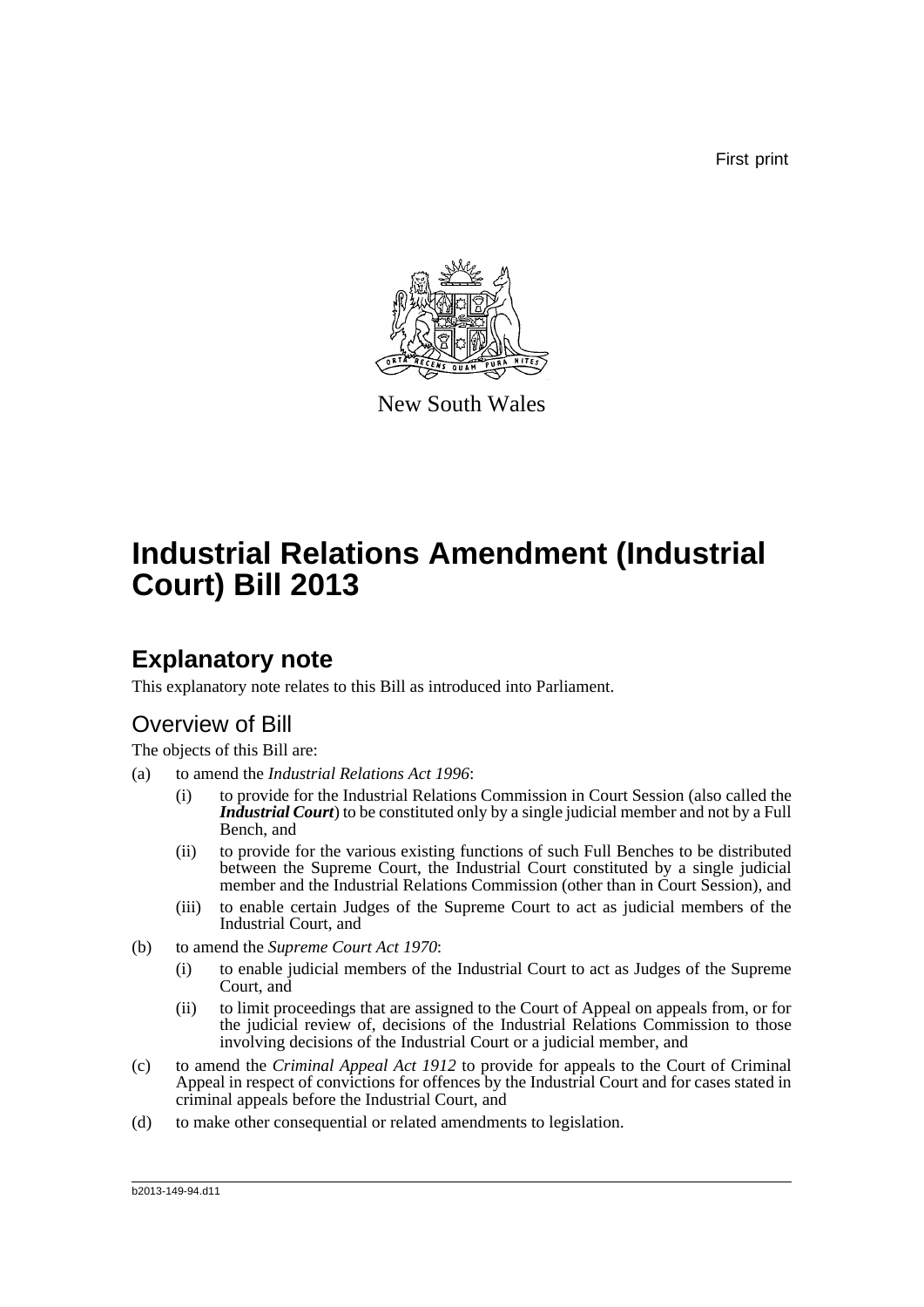### Outline of provisions

**Clause 1** sets out the name (also called the short title) of the proposed Act.

**Clause 2** provides for the commencement of the proposed Act on a day or days to be appointed by proclamation.

#### **Schedule 1 Amendment of Industrial Relations Act 1996 No 17**

**Schedule 1 [1] and [7]** provide that the Commission in Court Session may not be constituted by a Full Bench of judicial members, but only by a single judicial member. **Schedule 1 [9]–[13], [16], [17], [18] and [27]** make consequential amendments.

**Schedule 1 [2]** enables certain Judges of the Supreme Court to act as judicial members in proceedings of the Industrial Court.

**Schedule 1 [3]** transfers the jurisdiction of a Full Bench of the Industrial Court with respect to the cancellation of the registration of industrial organisations to the Industrial Relations Commission. **Schedule 1 [8]** provides for the manner in which the Commission is to be constituted for the purposes of exercising those transferred functions. **Schedule 1 [28]** makes a consequential amendment.

**Schedule 1 [4]** omits a reference to a repealed provision of the *Superannuation Administration Act 1996*.

**Schedule 1 [6]** transfers the jurisdiction of a Full Bench of the Industrial Court to deal with contempt to a single judicial member of the Court. **Schedule 1 [14]** makes a consequential amendment.

**Schedule 1 [23]–[26]** transfers the jurisdiction of a Full Bench of the Industrial Court to hear appeals under section 197 (Appeals from Local Court) and 197B (Appeals on questions of law in relation to public sector promotional and disciplinary matters) of the *Industrial Relations Act 1996* to a single judicial member of the Court.

**Schedule 1 [29]** transfers the jurisdiction of a Full Bench of the Industrial Court to hear appeals from the Industrial Court constituted by a single judicial member to the Supreme Court. **Schedule 1 [5], [15] and [19]–[22]** make consequential amendments.

**Schedule 1 [30]** enables former members of the Industrial Relations Commission (including the Industrial Court) to complete matters that were unfinished by them when they ceased to be members.

**Schedule 1 [31]** enables the Governor to make regulations of a savings or transitional nature consequent on the enactment of an Act that amends the *Industrial Relations Act 1996* (including the proposed Act).

**Schedule 1 [32]** inserts savings and transitional provisions consequent on the enactment of the proposed Act concerning the determination of pending proceedings before a Full Bench of the Industrial Court.

#### **Schedule 2 Amendment of other Acts**

**Schedule 2.1** amends the *Criminal Appeal Act 1912* to provide for appeals to the Court of Criminal Appeal in respect of convictions for offences by the Industrial Court and for cases stated in criminal appeals before the Industrial Court.

**Schedule 2.2** amends the *Police Act 1990*:

(a) to provide for a member of the Industrial Relations Commission who is an Australian lawyer to constitute the Commission for the purposes of conducting reviews under Divisions 1A and 1C of Part 9 of that Act of decisions of the Commissioner of Police, and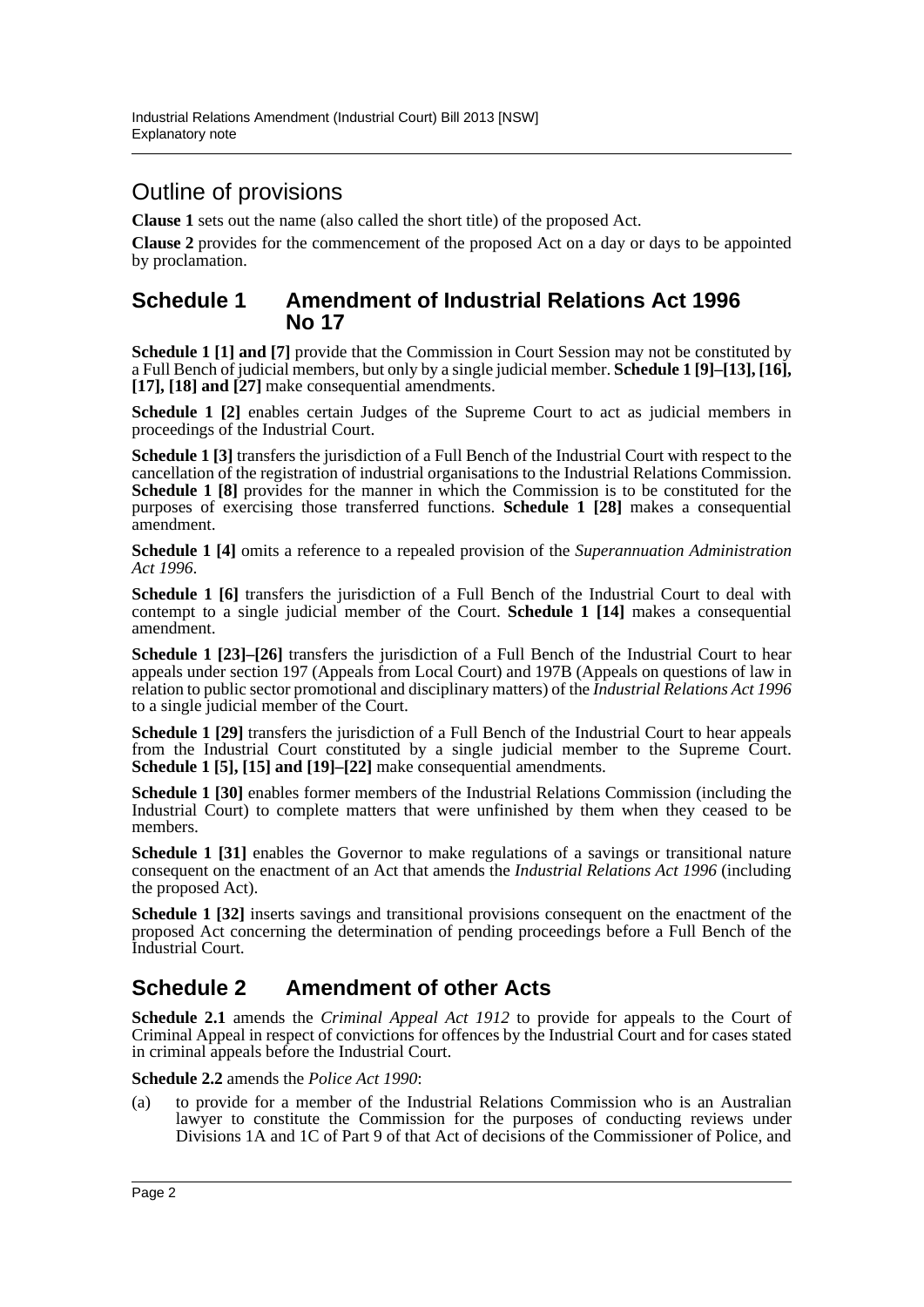- (b) to provide for an appeal from the decision of the Commission on a review under Division 1C of Part 9 of that Act to be conducted before a Full Bench of the Commission constituted by 1 Presidential Member who is a judicial member and 2 other members who are Australian lawyers, and
- (c) to make certain consequential or related amendments.

**Schedule 2.3** amends the *Supreme Court Act 1970*:

- (a) to enable judicial members of the Industrial Court to act as Judges of the Supreme Court in proceedings of the Supreme Court, and
- (b) to limit proceedings that are assigned to the Court of Appeal on appeals from, or for the judicial review of, decisions of the Industrial Relations Commission to those involving decisions of the Industrial Court or a judicial member.

**Schedule 2.4** makes amendments to the *Transport Appeal Boards Act 1980* that are consequential on the amendments made by Schedule 1 to the proposed Act.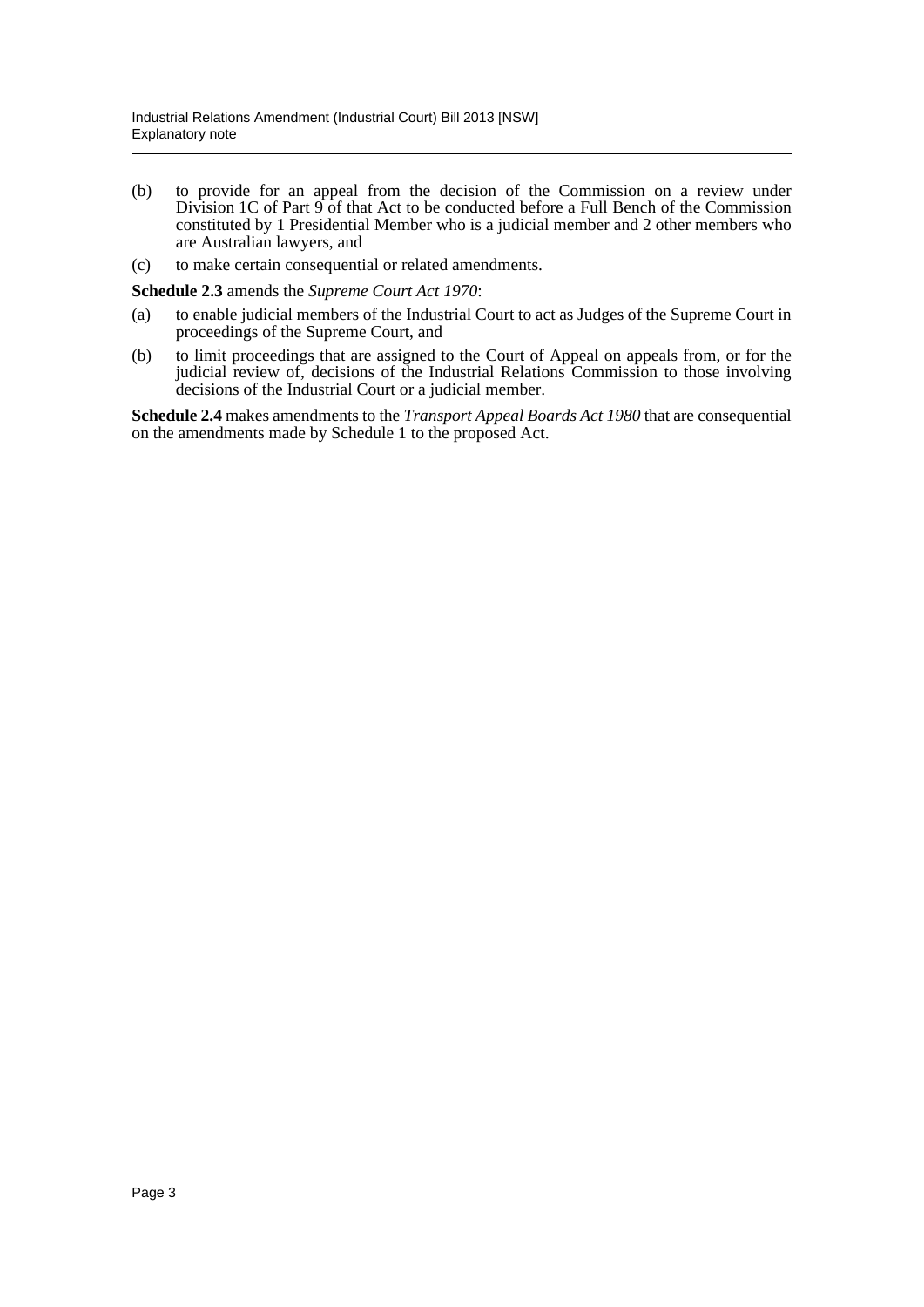First print

Page



New South Wales

# **Industrial Relations Amendment (Industrial Court) Bill 2013**

## **Contents**

|            |                                                  | <b>Page</b> |
|------------|--------------------------------------------------|-------------|
| 1.         | Name of Act                                      |             |
|            | 2 Commencement                                   |             |
| Schedule 1 | Amendment of Industrial Relations Act 1996 No 17 |             |
|            | Schedule 2 Amendment of other Acts               |             |
|            |                                                  |             |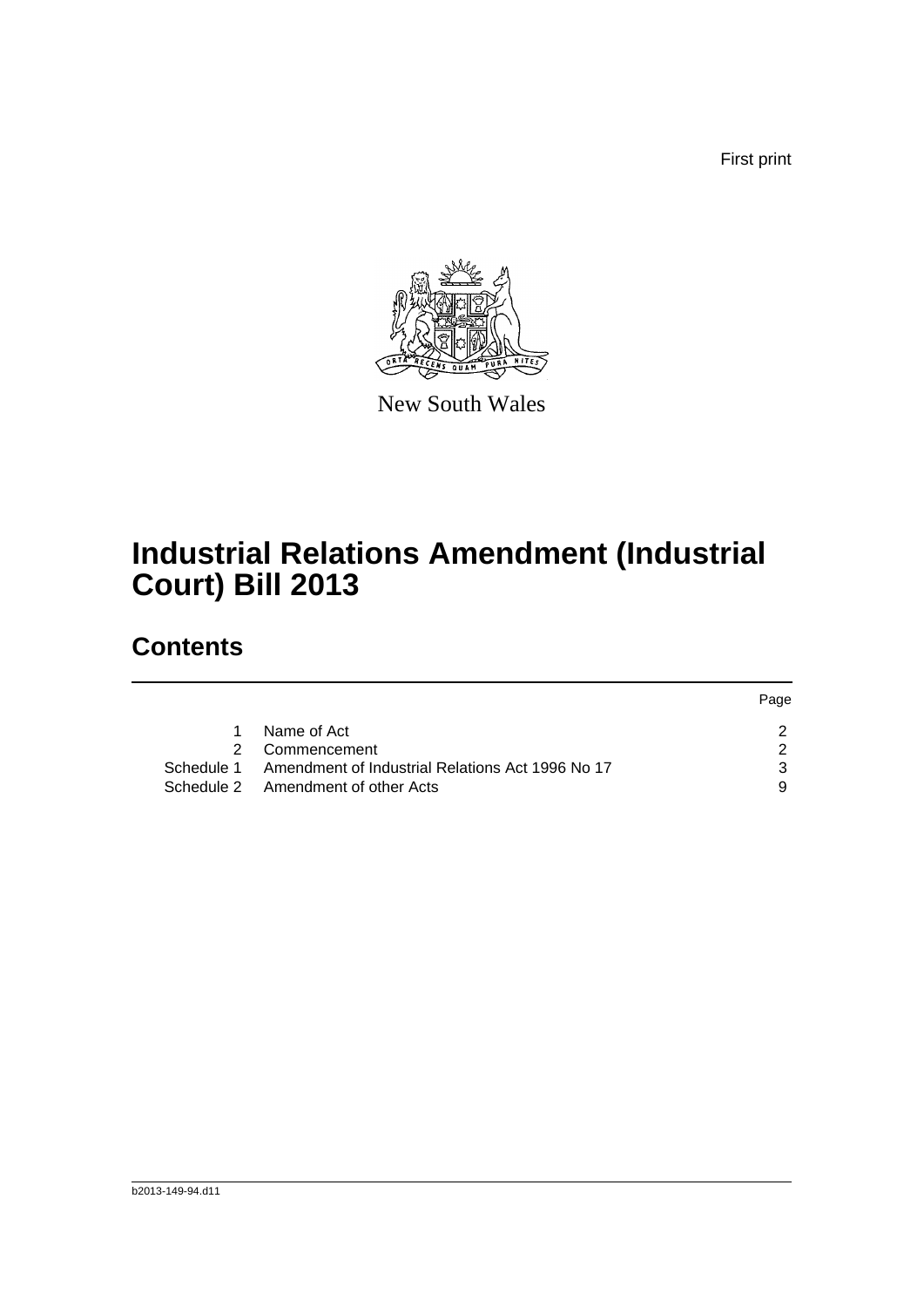

New South Wales

# **Industrial Relations Amendment (Industrial Court) Bill 2013**

No , 2013

#### **A Bill for**

An Act to amend the *Industrial Relations Act 1996* and certain other Acts to abolish Full Benches of the Industrial Court and transfer their functions and to provide for the exchange of judicial officers between the Supreme Court and Industrial Court.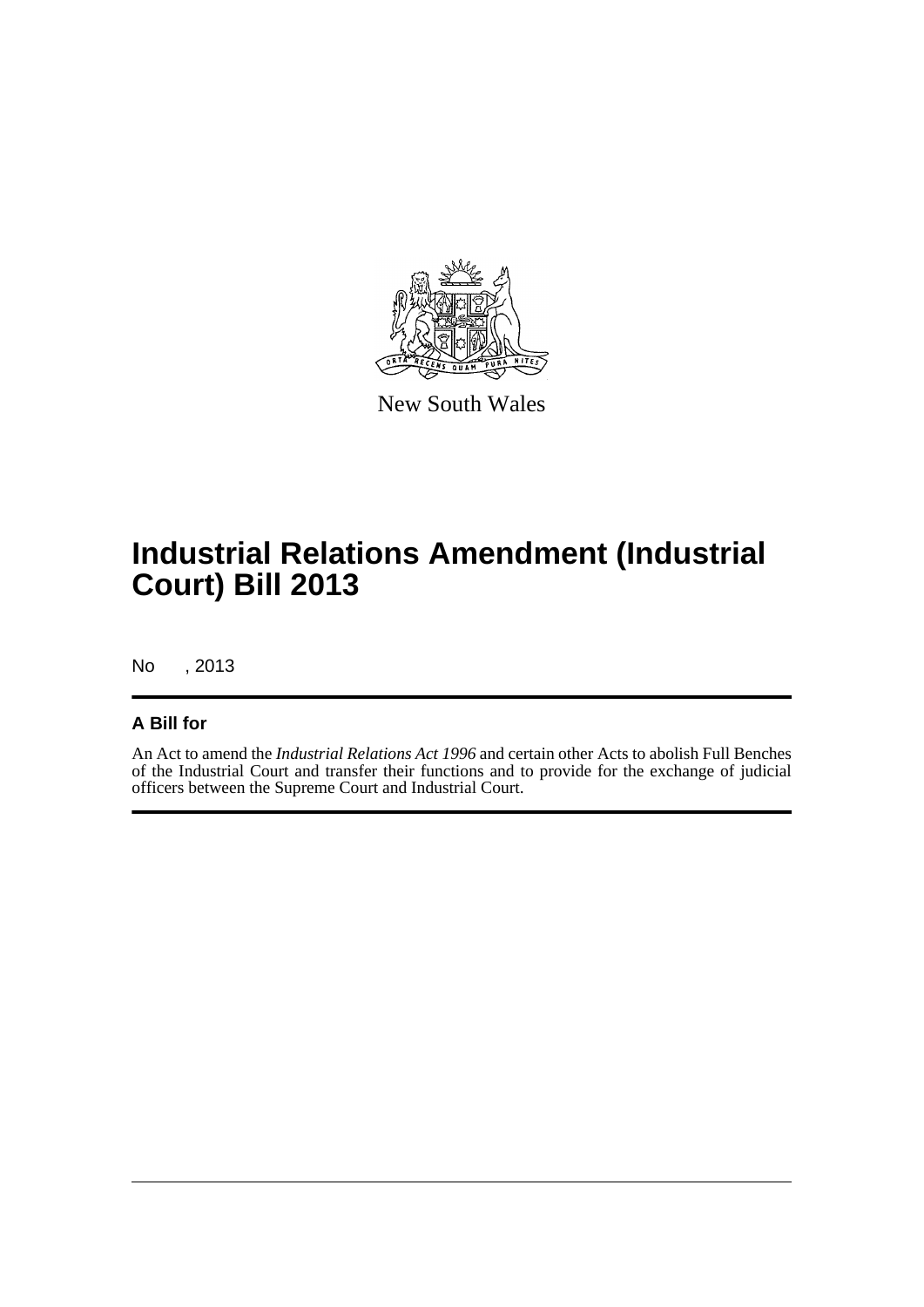Industrial Relations Amendment (Industrial Court) Bill 2013 [NSW]

<span id="page-5-1"></span><span id="page-5-0"></span>

| The Legislature of New South Wales enacts:                                          |                |
|-------------------------------------------------------------------------------------|----------------|
| Name of Act                                                                         | 2              |
| This Act is the <i>Industrial Relations Amendment (Industrial Court) Act 2013</i> . | 3              |
| Commencement                                                                        | $\overline{4}$ |
| This Act commences on a day or days to be appointed by proclamation.                | 5              |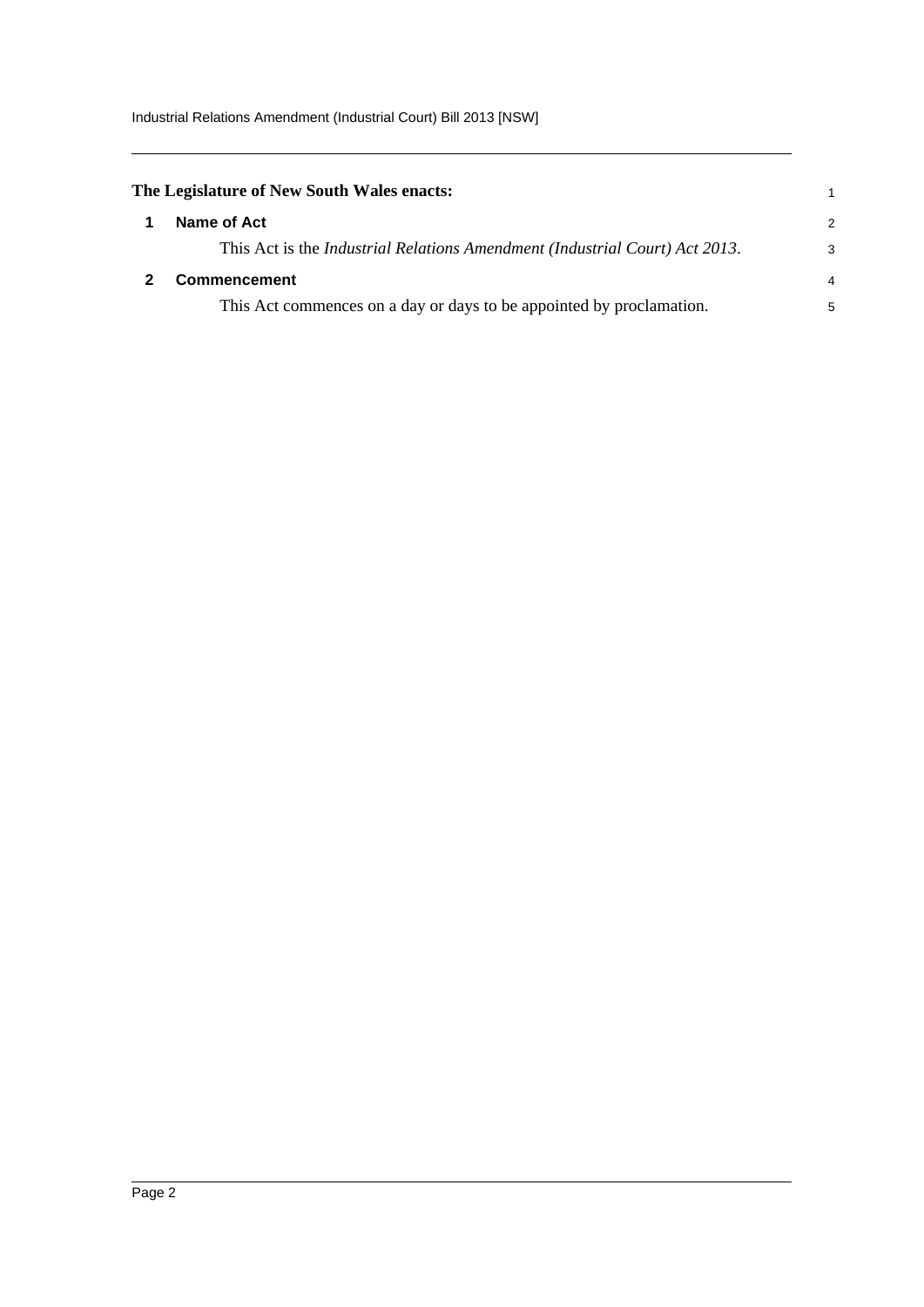<span id="page-6-0"></span>

|       | <b>Schedule 1</b> |                     |                      | <b>Amendment of Industrial Relations Act 1996</b><br><b>No 17</b>                                                                                                                                                                                                                                                                                                                      | 1<br>2                           |
|-------|-------------------|---------------------|----------------------|----------------------------------------------------------------------------------------------------------------------------------------------------------------------------------------------------------------------------------------------------------------------------------------------------------------------------------------------------------------------------------------|----------------------------------|
| [1]   |                   |                     |                      | Section 151 Judicial members to constitute Commission in Court Session                                                                                                                                                                                                                                                                                                                 | 3                                |
|       |                   |                     |                      | Omit "a judicial member or members" from section 151 (1).                                                                                                                                                                                                                                                                                                                              | 4                                |
|       |                   |                     |                      | Insert instead "one of the judicial members".                                                                                                                                                                                                                                                                                                                                          | 5                                |
| $[2]$ |                   | <b>Section 151B</b> |                      |                                                                                                                                                                                                                                                                                                                                                                                        | 6                                |
|       |                   |                     |                      | Insert after section 151A:                                                                                                                                                                                                                                                                                                                                                             | $\overline{7}$                   |
|       | 151 <sub>B</sub>  |                     | <b>Court Session</b> | Supreme Court Judges may act as judicial members of the Commission in                                                                                                                                                                                                                                                                                                                  | 8<br>9                           |
|       |                   | (1)                 |                      | This section applies to each of the Judges of the Supreme Court (an <i>eligible</i><br><b><i>Judge</i></b> ) other than the following:                                                                                                                                                                                                                                                 | 10<br>11                         |
|       |                   |                     | (a)                  | the Chief Justice,                                                                                                                                                                                                                                                                                                                                                                     | 12                               |
|       |                   |                     | (b)                  | the President of the Court of Appeal,                                                                                                                                                                                                                                                                                                                                                  | 13                               |
|       |                   |                     | (c)                  | the other Judges of Appeal,                                                                                                                                                                                                                                                                                                                                                            | 14                               |
|       |                   |                     | (d)                  | the Chief Judge at Common Law,                                                                                                                                                                                                                                                                                                                                                         | 15                               |
|       |                   |                     | (e)                  | the Chief Judge in Equity,                                                                                                                                                                                                                                                                                                                                                             | 16                               |
|       |                   |                     | (f)                  | an acting Judge.                                                                                                                                                                                                                                                                                                                                                                       | 17                               |
|       |                   | (2)                 |                      | An eligible Judge may act as a judicial member of the Commission in Court<br>Session for a particular period or in relation to particular proceedings of the<br>Commission in Court Session if:                                                                                                                                                                                        | 18<br>19<br>20                   |
|       |                   |                     | (a)                  | the Chief Justice of the Supreme Court has, at the request of the<br>President, nominated the eligible Judge to act as a judicial member for<br>the period or in relation to the proceedings, and                                                                                                                                                                                      | 21<br>22<br>23                   |
|       |                   |                     | (b)                  | the eligible Judge consents to acting as a judicial member for the period<br>or in relation to the proceedings.                                                                                                                                                                                                                                                                        | 24<br>25                         |
|       |                   | (3)                 | section:             | The following provisions apply to and in respect of an eligible Judge who acts<br>as a judicial member of the Commission in Court Session pursuant to this                                                                                                                                                                                                                             | 26<br>27<br>28                   |
|       |                   |                     | (a)                  | the eligible Judge has, while acting as a judicial member, all the powers,<br>authorities, privileges and immunities of a judicial member,                                                                                                                                                                                                                                             | 29<br>30                         |
|       |                   |                     | (b)                  | the eligible Judge may attend the sittings of the Commission in Court<br>Session for the purpose of giving judgment in, or otherwise completing,<br>any proceedings which have been heard by the Commission in Court<br>Session while the eligible Judge was acting as a judicial member in the<br>proceedings even if the eligible Judge is no longer acting as a judicial<br>member, | 31<br>32<br>33<br>34<br>35<br>36 |
|       |                   |                     | (c)                  | the eligible Judge is not, while receiving remuneration as a Judge of the<br>Supreme Court, entitled to remuneration for acting as a judicial<br>member,                                                                                                                                                                                                                               | 37<br>38<br>39                   |
|       |                   |                     | (d)                  | any service of the eligible Judge while acting as a judicial member is<br>taken for all purposes (including for the purposes of the Supreme Court<br>Act 1970 and the Judges' Pensions Act 1953) to be service as a Judge of<br>the Supreme Court,                                                                                                                                     | 40<br>41<br>42<br>43             |
|       |                   |                     | (e)                  | nothing in this Act or any other law requires the eligible Judge to devote<br>the whole of his or her time to the duties of acting as a judicial member.                                                                                                                                                                                                                               | 44<br>45                         |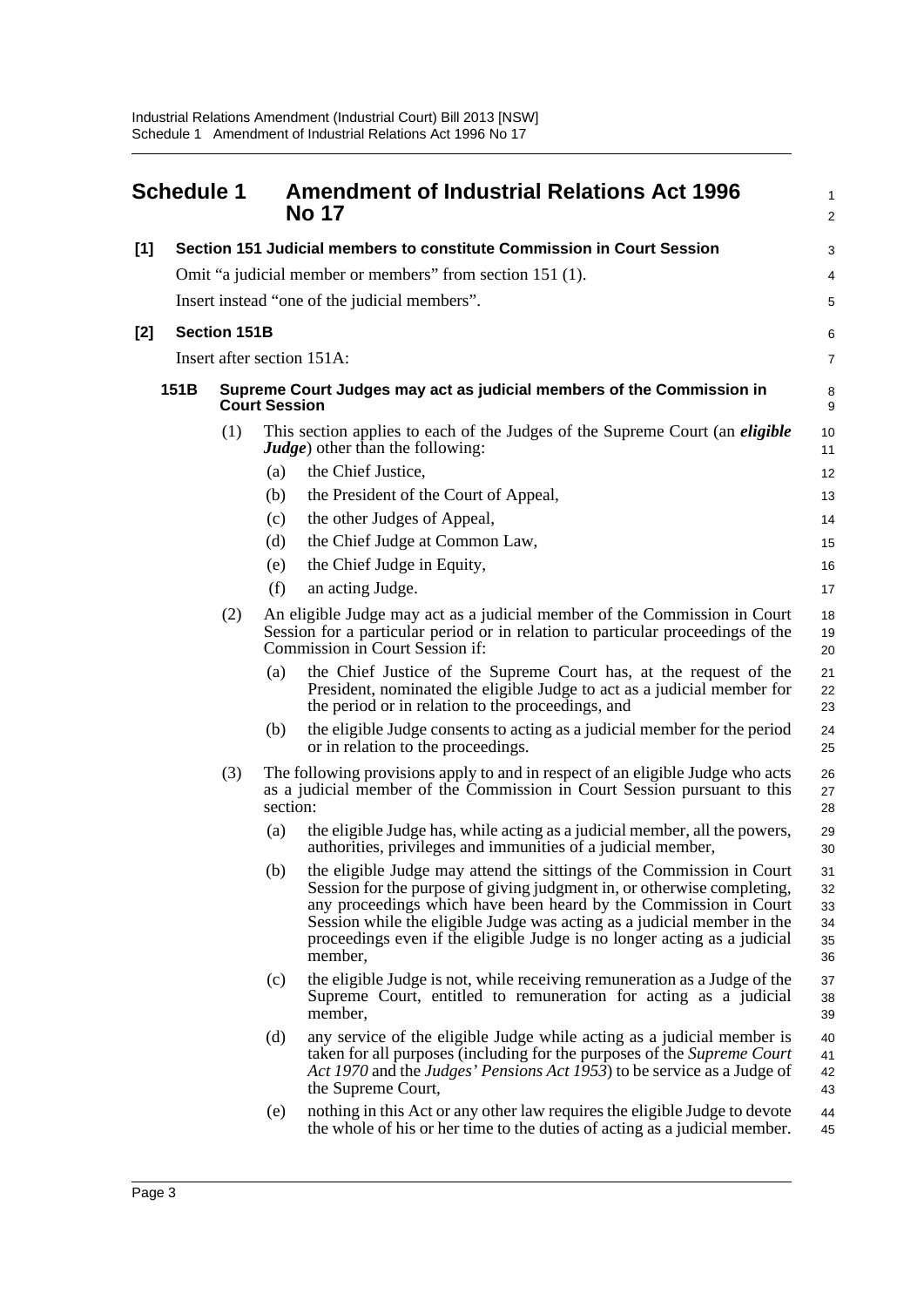| $[3]$            | Section 153 Jurisdiction of Commission in Court Session<br>$\mathbf{1}$                                                                                                                                                                                                                                                   |                      |  |  |  |  |
|------------------|---------------------------------------------------------------------------------------------------------------------------------------------------------------------------------------------------------------------------------------------------------------------------------------------------------------------------|----------------------|--|--|--|--|
|                  | Insert "Division 2 of Part 3 (Cancellation of registration) and" after "other than" in<br>section $153(1)$ (e).                                                                                                                                                                                                           | $\overline{2}$<br>3  |  |  |  |  |
| [4]              | Section 153 (1) (h)                                                                                                                                                                                                                                                                                                       | 4                    |  |  |  |  |
|                  | Omit "40 or".                                                                                                                                                                                                                                                                                                             | 5                    |  |  |  |  |
| [5]              | Section 153 (1) (i)                                                                                                                                                                                                                                                                                                       | 6                    |  |  |  |  |
|                  | Omit the paragraph.                                                                                                                                                                                                                                                                                                       | 7                    |  |  |  |  |
| [6]              | Section 153 (2)-(4)                                                                                                                                                                                                                                                                                                       | 8                    |  |  |  |  |
|                  | Omit the subsections.                                                                                                                                                                                                                                                                                                     | 9                    |  |  |  |  |
| $[7]$            | Section 155 Constitution of Commission for exercise of functions                                                                                                                                                                                                                                                          | 10                   |  |  |  |  |
|                  | Omit section 155 (b). Insert instead:                                                                                                                                                                                                                                                                                     | 11                   |  |  |  |  |
|                  | except in the case of the Commission in Court Session, a Full Bench of<br>(b)<br>the Commission.                                                                                                                                                                                                                          | 12<br>13             |  |  |  |  |
| [8]              | <b>Section 155 (2)</b>                                                                                                                                                                                                                                                                                                    | 14                   |  |  |  |  |
|                  | Insert at the end of the section:                                                                                                                                                                                                                                                                                         | 15                   |  |  |  |  |
|                  | (2)<br>However, the functions of the Commission relating to proceedings for the<br>cancellation of the registration of industrial organisations are to be exercised<br>by a Full Bench of the Commission constituted by 1 Presidential Member who<br>is a judicial member and 2 other members who are Australian lawyers. | 16<br>17<br>18<br>19 |  |  |  |  |
|                  |                                                                                                                                                                                                                                                                                                                           |                      |  |  |  |  |
| [9]              | <b>Section 156 Full Bench of Commission</b>                                                                                                                                                                                                                                                                               | 20                   |  |  |  |  |
|                  | Omit "A" from section 156 (1). Insert instead "Subject to section 155 (2), a".                                                                                                                                                                                                                                            | 21                   |  |  |  |  |
|                  | Section 156 (1), note                                                                                                                                                                                                                                                                                                     | 22                   |  |  |  |  |
| [10]             | Insert at the end of the subsection:<br><b>Note.</b> The Commission in Court Session cannot be constituted as a Full Bench, but<br>only by one judicial member. See sections 151 and 155 (1).                                                                                                                             | 23<br>24<br>25       |  |  |  |  |
| $[11]$           | <b>Section 156 (2)</b>                                                                                                                                                                                                                                                                                                    | 26                   |  |  |  |  |
|                  | Omit "(other than the Commission in Court Session)".                                                                                                                                                                                                                                                                      | 27                   |  |  |  |  |
| [12]             | <b>Section 156 (3)</b>                                                                                                                                                                                                                                                                                                    | 28                   |  |  |  |  |
|                  | Omit the subsection.                                                                                                                                                                                                                                                                                                      | 29                   |  |  |  |  |
|                  | <b>Section 159 Arrangement of business</b>                                                                                                                                                                                                                                                                                | 30                   |  |  |  |  |
|                  | Omit "(including constituting a Full Bench of the Commission in Court Session)" from<br>section 159 (2).                                                                                                                                                                                                                  | 31<br>32             |  |  |  |  |
| $[13]$<br>$[14]$ | Section 164 Powers of Commission as to the production of evidence, perjury and<br>contempt                                                                                                                                                                                                                                | 33<br>34             |  |  |  |  |
|                  | Omit section 164 (3) (including the note at the end of the subsection).                                                                                                                                                                                                                                                   | 35                   |  |  |  |  |
| [15]             | <b>Section 168 Criminal procedure</b>                                                                                                                                                                                                                                                                                     | 36                   |  |  |  |  |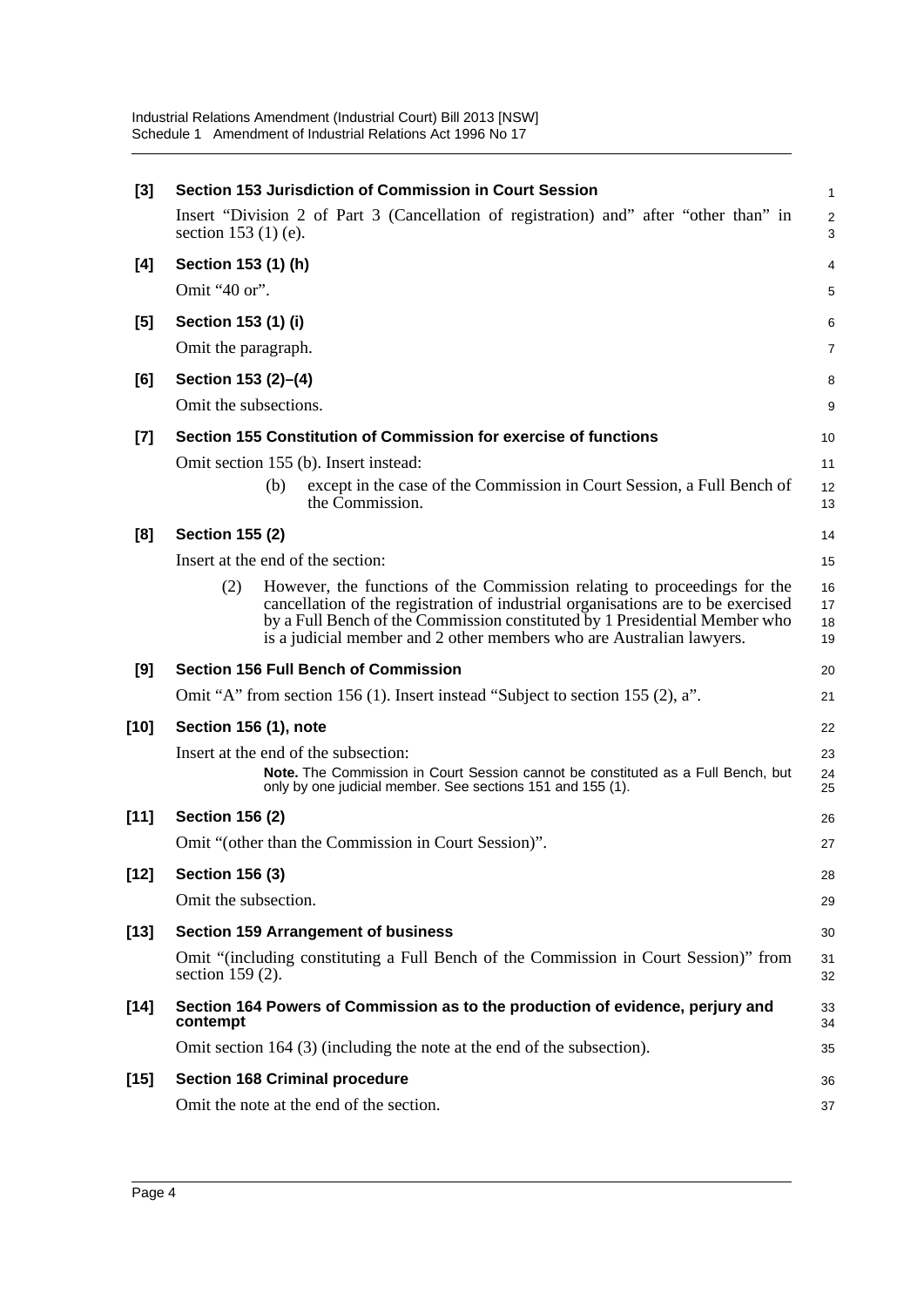| $[16]$ |                               |            | Section 176 Reconstitution of Commission during hearing                                                                                                                                                                                                                    | 1                |
|--------|-------------------------------|------------|----------------------------------------------------------------------------------------------------------------------------------------------------------------------------------------------------------------------------------------------------------------------------|------------------|
|        |                               |            | Omit "or members" from section $176(3)(a)$ .                                                                                                                                                                                                                               | $\overline{c}$   |
| $[17]$ |                               |            | <b>Section 179 Finality of decisions</b>                                                                                                                                                                                                                                   | 3                |
|        |                               |            | Omit section 179 (4). Insert instead:                                                                                                                                                                                                                                      | 4                |
|        | (4)                           |            | This section extends to proceedings brought in a court or tribunal in respect of<br>a purported decision of the Commission on an issue of the jurisdiction of the<br>Commission, but does not extend to any such purported decision of the<br>Commission in Court Session. | 5<br>6<br>7<br>8 |
| $[18]$ | <b>Section 179 (6)</b>        |            |                                                                                                                                                                                                                                                                            | 9                |
|        |                               |            | Omit the subsection. Insert instead:                                                                                                                                                                                                                                       | 10               |
|        | (6)                           |            | This section is subject to the exercise of:                                                                                                                                                                                                                                | 11               |
|        |                               | (a)        | a right of appeal to the Full Bench of the Commission conferred by this<br>or any other Act or law, or                                                                                                                                                                     | 12<br>13         |
|        |                               | (b)        | a right of appeal to the Supreme Court or the Court of Criminal Appeal<br>conferred by this or any other Act.                                                                                                                                                              | 14<br>15         |
| $[19]$ |                               |            | Section 187 Appeal to Full Bench from decision of Commission                                                                                                                                                                                                               | 16               |
|        |                               |            | Insert at the end of the section:                                                                                                                                                                                                                                          | 17               |
|        | (2)                           |            | However, an appeal does not lie to a Full Bench of the Commission from a<br>decision of the Commission in Court Session.                                                                                                                                                   | 18<br>19         |
|        |                               | decisions. | Note. Chapter 7A makes provision for appeals to the Supreme Court against such                                                                                                                                                                                             | 20<br>21         |
| $[20]$ |                               |            | Section 190A Interlocutory and other matters in proceedings on appeal                                                                                                                                                                                                      | 22               |
|        | Omit section 190A (2).        |            |                                                                                                                                                                                                                                                                            | 23               |
| $[21]$ |                               |            | Section 193 References by members to Full Bench                                                                                                                                                                                                                            | 24               |
|        | Insert after section 193 (4): |            |                                                                                                                                                                                                                                                                            | 25               |
|        | (5)                           |            |                                                                                                                                                                                                                                                                            |                  |
|        |                               |            | This section does not apply to a reference from a judicial member sitting as the<br>Commission in Court Session.                                                                                                                                                           | 26<br>27         |
| $[22]$ | proceedings                   |            | Section 196 Appeals from and references by members of Commission in criminal                                                                                                                                                                                               | 28<br>29         |
|        | Omit the section.             |            |                                                                                                                                                                                                                                                                            | 30               |
| $[23]$ |                               |            | <b>Section 197 Appeals from Local Court</b>                                                                                                                                                                                                                                | 31               |
|        |                               |            | Omit "a Full Bench of" from section 197 (1).                                                                                                                                                                                                                               | 32               |
| $[24]$ | <b>Section 197 (4)</b>        |            |                                                                                                                                                                                                                                                                            | 33               |
|        | Omit "Full Bench of the".     |            |                                                                                                                                                                                                                                                                            | 34               |
| $[25]$ | and disciplinary matters      |            | Section 197B Appeals on questions of law in relation to public sector promotional                                                                                                                                                                                          | 35<br>36         |
|        |                               |            | Omit "Full Bench of the" wherever occurring.                                                                                                                                                                                                                               | 37               |
| $[26]$ | Section 197B (2) (a)          |            |                                                                                                                                                                                                                                                                            | 38               |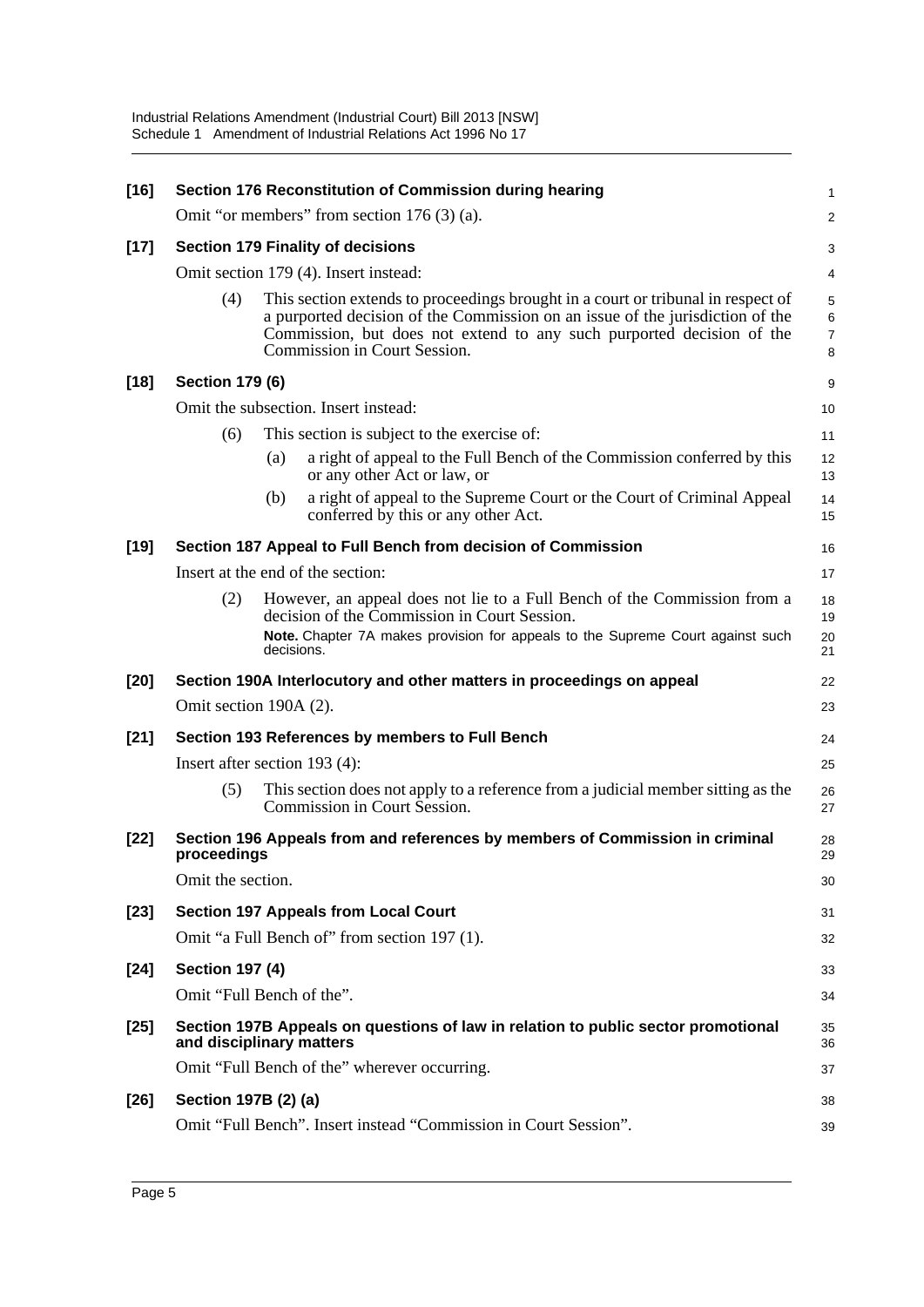| $[27]$ | Section 204 Referral of matter by State President to Federal Commission |                   |                                                                                                                                                                                                     |                         |  |  |  |
|--------|-------------------------------------------------------------------------|-------------------|-----------------------------------------------------------------------------------------------------------------------------------------------------------------------------------------------------|-------------------------|--|--|--|
|        |                                                                         |                   | Omit "or the Commission in Court Session" from section 204 (3).                                                                                                                                     | $\overline{\mathbf{c}}$ |  |  |  |
| [28]   |                                                                         |                   | <b>Chapter 5, Part 3 Registration of organisations</b>                                                                                                                                              | 3                       |  |  |  |
|        |                                                                         |                   | Omit the second note from the Notes at the beginning of the Part.                                                                                                                                   | 4                       |  |  |  |
| [29]   |                                                                         | <b>Chapter 7A</b> |                                                                                                                                                                                                     | 5                       |  |  |  |
|        |                                                                         |                   | Insert after Chapter 7:                                                                                                                                                                             | 6                       |  |  |  |
|        |                                                                         |                   | <b>Chapter 7A Appeals to Supreme Court</b>                                                                                                                                                          | 7                       |  |  |  |
|        | 403A                                                                    |                   | Appeals from decisions of Commission in Court Session                                                                                                                                               | 8                       |  |  |  |
|        |                                                                         | (1)               | Each of the following may, subject to this Chapter, appeal to the Supreme<br>Court against a decision of the Commission in Court Session:                                                           | 9<br>10                 |  |  |  |
|        |                                                                         |                   | a party to the proceedings in which the decision was made,<br>(a)                                                                                                                                   | 11                      |  |  |  |
|        |                                                                         |                   | an industrial organisation, or an association registered under Chapter 6,<br>(b)<br>affected by the decision,                                                                                       | 12<br>13                |  |  |  |
|        |                                                                         |                   | the Minister if the Minister considers that the public interest is, or is<br>(c)<br>likely to be, affected by the decision,                                                                         | 14<br>15                |  |  |  |
|        |                                                                         |                   | the President of the Anti-Discrimination Board if that President<br>(d)<br>considers that the decision is inconsistent with the principles contained<br>in the Anti-Discrimination Act 1977.        | 16<br>17<br>18          |  |  |  |
|        |                                                                         |                   | Note. An appeal under this Chapter is to be by way of a rehearing. See section 75A of<br>the Supreme Court Act 1970.                                                                                | 19<br>20                |  |  |  |
|        |                                                                         | (2)               | However, an appeal does not lie to the Supreme Court under this Chapter in<br>respect of a conviction for an offence by the Commission in Court Session.                                            | 21<br>22                |  |  |  |
|        |                                                                         |                   | Note. Section 5ABA of the Criminal Appeal Act 1912 provides for appeals to the Court<br>of Criminal Appeal in respect of convictions of persons for offences by the Commission<br>in Court Session. | 23<br>24<br>25          |  |  |  |
|        | 403B                                                                    |                   | Appeals to Supreme Court by leave only                                                                                                                                                              | 26                      |  |  |  |
|        |                                                                         | (1)               | An appeal to the Supreme Court under this Chapter may be made only with the<br>leave of the Supreme Court.                                                                                          | 27<br>28                |  |  |  |
|        |                                                                         | (2)               | The Supreme Court is to grant leave to appeal if, in its opinion, the matter is<br>of such importance that, in the public interest, leave should be granted.                                        | 29<br>30                |  |  |  |
|        |                                                                         | (3)               | The Supreme Court may deal with an application for leave to appeal separately<br>and without conducting a hearing into the merits of the appeal.                                                    | 31<br>32                |  |  |  |
|        |                                                                         | (4)               | This section does not apply to an appeal made by the Minister.                                                                                                                                      | 33                      |  |  |  |
|        | 403C                                                                    |                   | Time and procedure for making appeals                                                                                                                                                               | 34                      |  |  |  |
|        |                                                                         | (1)               | An appeal to the Supreme Court under this Chapter must be made within<br>21 days after the date of the decision appealed against or within such further<br>time as the Supreme Court allows.        | 35<br>36<br>37          |  |  |  |
|        |                                                                         | (2)               | Further time may be allowed, either before or after the end of that 21-day<br>period.                                                                                                               | 38<br>39                |  |  |  |
|        |                                                                         |                   |                                                                                                                                                                                                     |                         |  |  |  |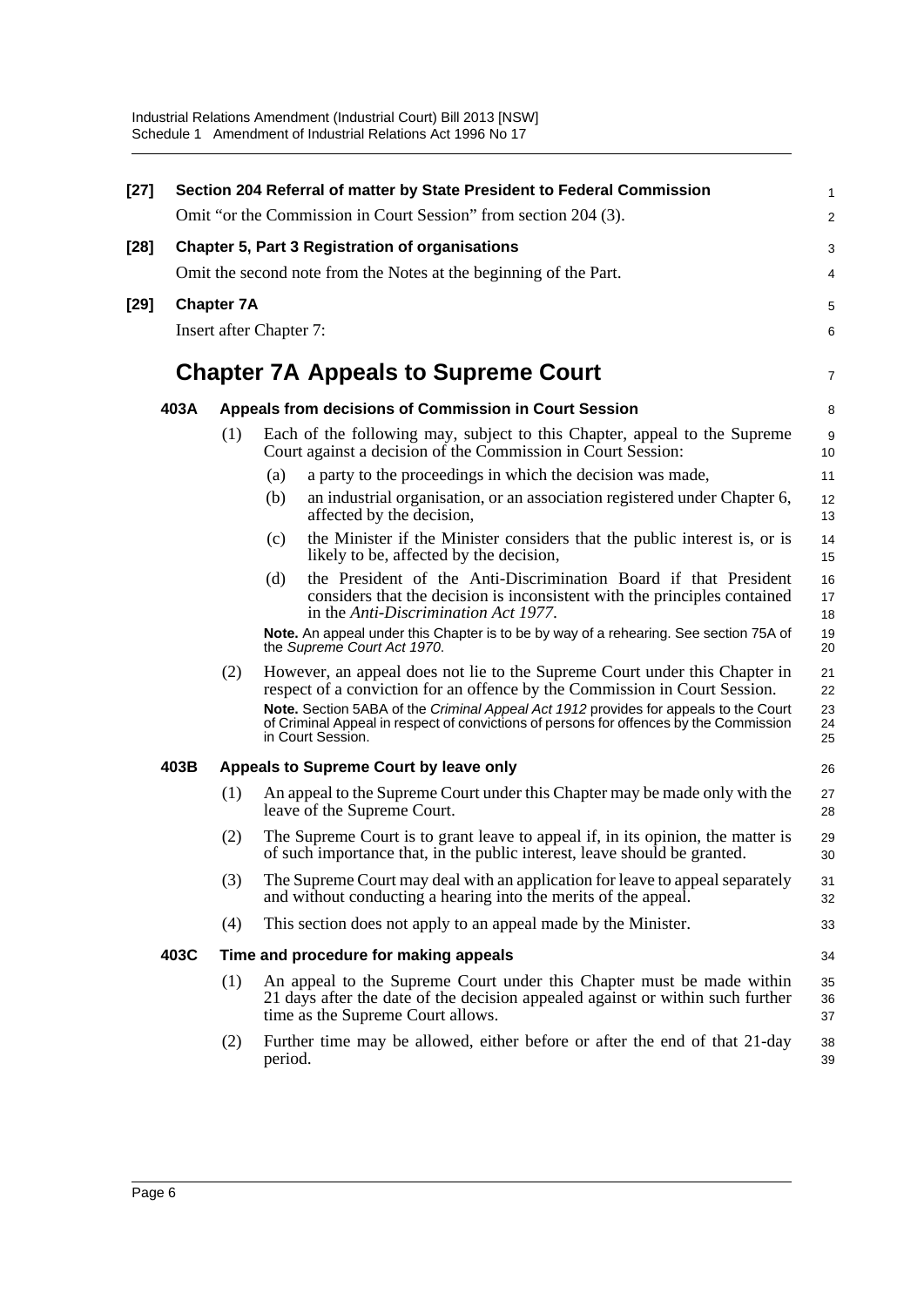|        | 403D       |                         |         | Stay of decision appealed against                                                                                                                                                                                                                                                      | $\mathbf{1}$                                                 |
|--------|------------|-------------------------|---------|----------------------------------------------------------------------------------------------------------------------------------------------------------------------------------------------------------------------------------------------------------------------------------------|--------------------------------------------------------------|
|        |            |                         |         | If an appeal is made under this Chapter to the Supreme Court, the Supreme<br>Court may, on such terms as it considers appropriate, order that the decision<br>concerned be wholly or partly stayed pending determination of the appeal or<br>until further order of the Supreme Court. | $\overline{2}$<br>$\sqrt{3}$<br>$\overline{\mathbf{4}}$<br>5 |
|        | 403E       |                         |         | Powers on appeal                                                                                                                                                                                                                                                                       | 6                                                            |
|        |            | (1)                     |         | On an appeal under this Chapter, the Supreme Court may:                                                                                                                                                                                                                                | $\overline{7}$                                               |
|        |            |                         | (a)     | confirm, quash or vary the decision of the Commission in Court Session<br>concerned, or                                                                                                                                                                                                | 8<br>9                                                       |
|        |            |                         | (b)     | direct the Commission in Court Session to take further action under this<br>Act to carry its decision on the appeal into effect, or                                                                                                                                                    | 10<br>11                                                     |
|        |            |                         | (c)     | refer the matter back to the Commission in Court Session, with such<br>directions or recommendations as the Supreme Court considers<br>appropriate.                                                                                                                                    | 12<br>13<br>14                                               |
|        |            | (2)                     |         | The Supreme Court may determine a part of the matter and refer the remainder<br>back to the Commission in Court Session.                                                                                                                                                               | 15<br>16                                                     |
|        |            | (3)                     |         | The Supreme Court may direct that its decision on an appeal under this<br>Chapter take effect as from any specified date after the lodging of the original<br>application relating to the decision.                                                                                    | 17<br>18<br>19                                               |
| [30]   |            |                         |         | <b>Schedule 2 Provisions relating to members of Commission</b>                                                                                                                                                                                                                         | 20                                                           |
|        |            | Insert after clause 10: |         |                                                                                                                                                                                                                                                                                        | 21                                                           |
|        | <b>10A</b> |                         |         | Former members may complete unfinished matters                                                                                                                                                                                                                                         | 22                                                           |
|        |            | (1)                     |         | This clause applies to a member of the Commission (a <i>former member</i> ) who<br>ceases to hold office as a member because:                                                                                                                                                          | 23<br>24                                                     |
|        |            |                         | (a)     | the term of appointment for the member has expired without the<br>member being re-appointed, or                                                                                                                                                                                        | 25<br>26                                                     |
|        |            |                         | (b)     | the member has resigned or retired from office.                                                                                                                                                                                                                                        | 27                                                           |
|        |            | (2)                     |         | A former member may, despite ceasing to hold office as a member, complete<br>or otherwise continue to deal with any matters relating to proceedings that<br>have been heard, or partly heard, by the former member before that cessation.                                              | 28<br>29<br>30                                               |
|        |            | (3)                     |         | While a former member completes or otherwise continues under subclause (2)<br>to deal with any matters relating to proceedings that have been heard or partly<br>heard by the member before ceasing to hold office, the former member has all                                          | 31<br>32<br>33<br>34                                         |
|        |            |                         | member. | the entitlements and functions of a member of the same kind as he or she was<br>and, for the purpose of those proceedings, is taken to continue to be such a                                                                                                                           | 35<br>36                                                     |
|        |            | (4)                     |         | This clause does not apply in relation to an acting judicial member who ceases<br>to hold office.<br>Note. See clause 3 (6) in relation to former acting judicial members.                                                                                                             | 37<br>38<br>39                                               |
| $[31]$ |            |                         |         | Schedule 4 Savings, transitional and other provisions                                                                                                                                                                                                                                  | 40                                                           |
|        |            |                         |         | Insert at the end of clause $2(1)$ :                                                                                                                                                                                                                                                   | 41                                                           |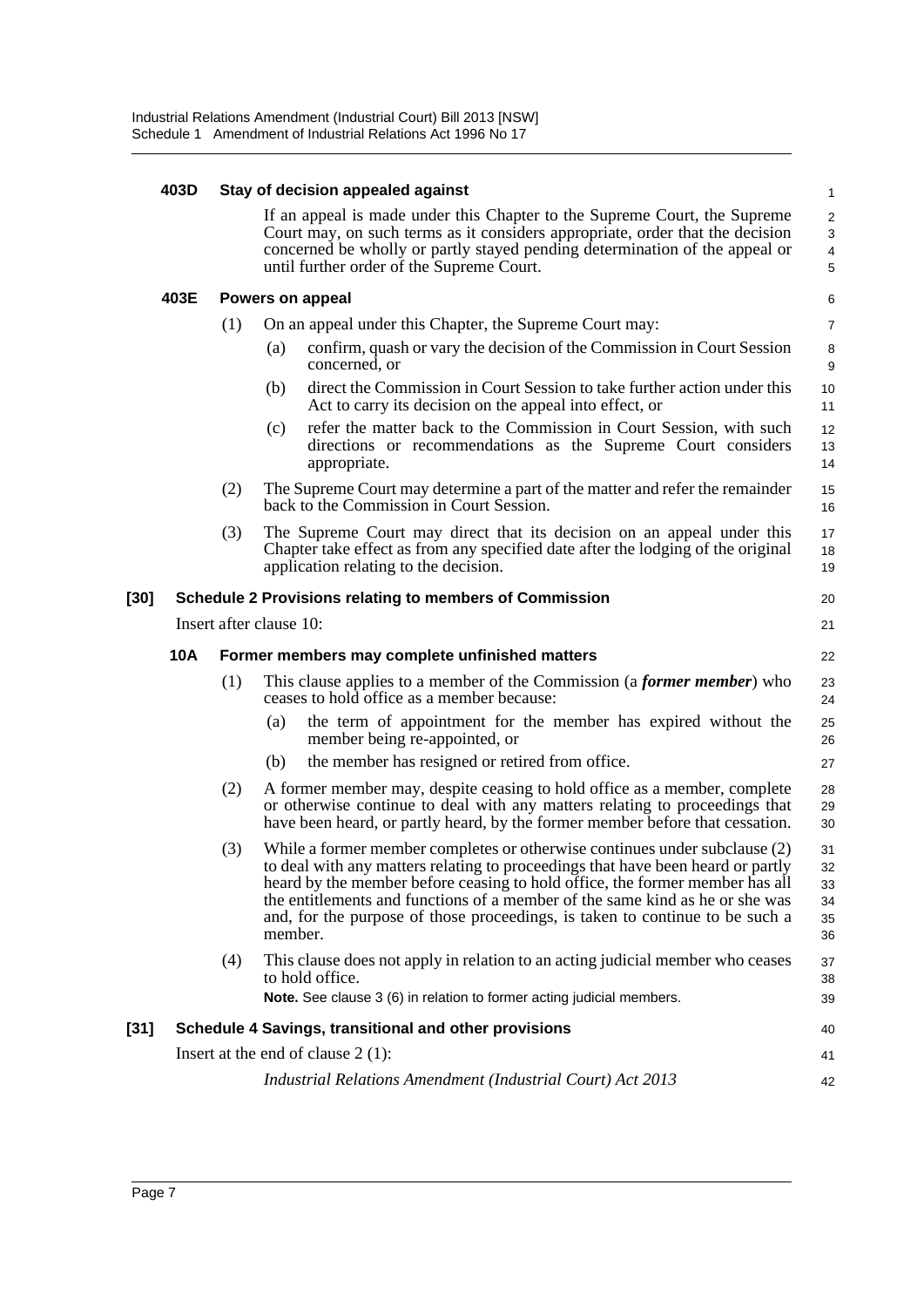| $[32]$ | <b>Schedule 4</b> |                                                                                                                                                                                                                                                                                                                                                                                                                                         |                                  |  |  |  |  |
|--------|-------------------|-----------------------------------------------------------------------------------------------------------------------------------------------------------------------------------------------------------------------------------------------------------------------------------------------------------------------------------------------------------------------------------------------------------------------------------------|----------------------------------|--|--|--|--|
|        |                   | Insert at the end of the Schedule with appropriate Part and clause numbers:                                                                                                                                                                                                                                                                                                                                                             | $\overline{2}$                   |  |  |  |  |
|        | <b>Part</b>       | Provisions consequent on enactment of Industrial                                                                                                                                                                                                                                                                                                                                                                                        | 3                                |  |  |  |  |
|        |                   | <b>Relations Amendment (Industrial Court) Act 2013</b>                                                                                                                                                                                                                                                                                                                                                                                  | $\overline{4}$                   |  |  |  |  |
|        |                   | Application of amendments to pending proceedings                                                                                                                                                                                                                                                                                                                                                                                        | 5                                |  |  |  |  |
|        | (1)               | Meaning of "pending proceedings"                                                                                                                                                                                                                                                                                                                                                                                                        | 6                                |  |  |  |  |
|        |                   | This clause applies in relation to proceedings before a Full Bench of the<br>Commission in Court Session ( <i>pending proceedings</i> ) that were commenced<br>(but not completed) by the Full Bench before the abolition day.                                                                                                                                                                                                          | $\overline{7}$<br>8<br>9         |  |  |  |  |
|        | (2)               | Heard or partly heard proceedings                                                                                                                                                                                                                                                                                                                                                                                                       | 10                               |  |  |  |  |
|        |                   | Pending proceedings that were heard, or partly heard, by a Full Bench of the<br>Commission in Court Session before the abolition day may continue to be<br>dealt with and determined by a Full Bench of the Commission in Court<br>Session.                                                                                                                                                                                             | 11<br>12<br>13<br>14             |  |  |  |  |
|        | (3)               | The provisions of this Act and any other legislation or law that would have<br>applied to or in respect of proceedings referred to in subclause (2) had the<br>amending Act not been enacted continue to apply to those proceedings.                                                                                                                                                                                                    | 15<br>16<br>17                   |  |  |  |  |
|        | (4)               | <b>Unheard proceedings</b>                                                                                                                                                                                                                                                                                                                                                                                                              | 18                               |  |  |  |  |
|        |                   | The following provisions apply in respect of pending proceedings that had not<br>commenced to be heard before the abolition day:                                                                                                                                                                                                                                                                                                        | 19<br>20                         |  |  |  |  |
|        |                   | if the function of determining proceedings of the kind concerned<br>(a)<br>becomes the function of the Supreme Court or the Court of Criminal<br>Appeal on that day because of amendments made by the amending<br>Act—the proceedings are taken, on and from that day, to have been<br>commenced in the Supreme Court or the Court of Criminal Appeal (as<br>the case requires) and may be heard and determined accordingly,            | 21<br>22<br>23<br>24<br>25<br>26 |  |  |  |  |
|        |                   | if the function of determining proceedings of the kind concerned<br>(b)<br>becomes the function of the Commission other than in Court Session on<br>that day because of amendments made by the amending Act—the<br>proceedings are taken, on and from that day, to have been commenced<br>in the Commission and may be heard and determined accordingly,                                                                                | 27<br>28<br>29<br>30<br>31       |  |  |  |  |
|        |                   | if the function of determining proceedings of the kind concerned<br>(c)<br>becomes the function of the Commission in Court Session (constituted<br>by a single judicial member) on that day because of amendments made<br>by the amending Act—the proceedings are taken, on and from that day,<br>to have been commenced in the Commission in Court Session and may<br>be heard and determined by a single judicial member accordingly. | 32<br>33<br>34<br>35<br>36<br>37 |  |  |  |  |
|        | (5)               | The provisions of this Act and any other legislation (as amended by the<br>amending Act) apply to and in respect of proceedings referred to in<br>subclause (4).                                                                                                                                                                                                                                                                        | 38<br>39<br>40                   |  |  |  |  |
|        | (6)               | <b>Definitions</b>                                                                                                                                                                                                                                                                                                                                                                                                                      | 41                               |  |  |  |  |
|        |                   | In this clause:                                                                                                                                                                                                                                                                                                                                                                                                                         | 42                               |  |  |  |  |
|        |                   | <b>abolition day</b> means the day on which Schedule 1 [6] to the amending Act<br>commences.                                                                                                                                                                                                                                                                                                                                            | 43<br>44                         |  |  |  |  |
|        |                   | <b>amending Act</b> means the Industrial Relations Amendment (Industrial Court)<br>Act 2013.                                                                                                                                                                                                                                                                                                                                            | 45<br>46                         |  |  |  |  |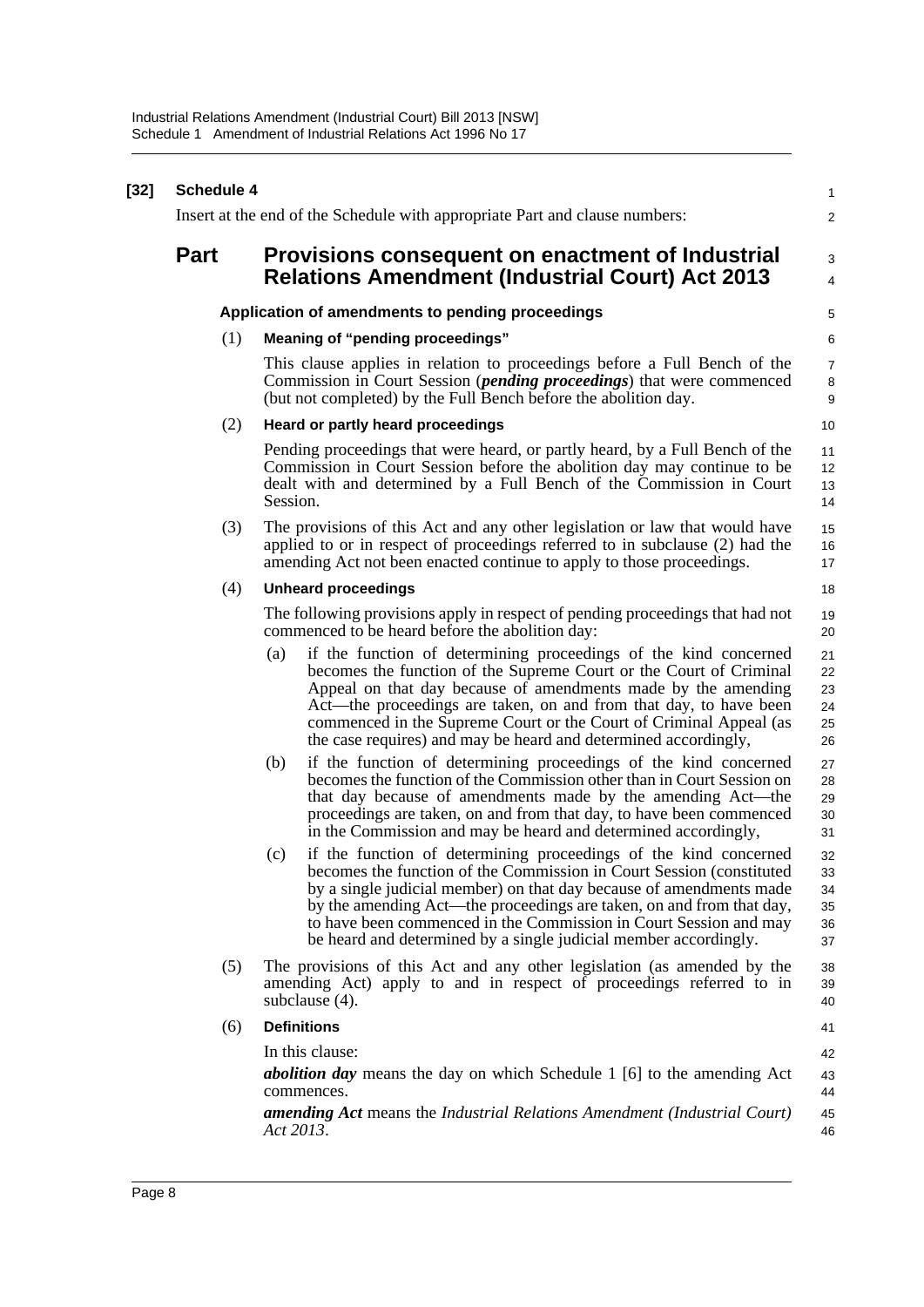<span id="page-12-0"></span>

|       | <b>Schedule 2</b>                 |                     | <b>Amendment of other Acts</b>                                                                                                                                                                                                                                                                                                                                                                                                                                                                          | $\mathbf{1}$                               |  |  |
|-------|-----------------------------------|---------------------|---------------------------------------------------------------------------------------------------------------------------------------------------------------------------------------------------------------------------------------------------------------------------------------------------------------------------------------------------------------------------------------------------------------------------------------------------------------------------------------------------------|--------------------------------------------|--|--|
| 2.1   |                                   |                     | <b>Criminal Appeal Act 1912 No 16</b>                                                                                                                                                                                                                                                                                                                                                                                                                                                                   | 2                                          |  |  |
| [1]   | <b>Section 2 Definitions</b><br>3 |                     |                                                                                                                                                                                                                                                                                                                                                                                                                                                                                                         |                                            |  |  |
|       |                                   |                     | Insert after section $2(3)$ :                                                                                                                                                                                                                                                                                                                                                                                                                                                                           | 4                                          |  |  |
|       |                                   | (4)                 | In any provisions of this Act that apply in relation to appeals in respect of a<br>conviction of a person for an offence by the Industrial Relations Commission<br>in Court Session:                                                                                                                                                                                                                                                                                                                    | $\mathbf 5$<br>$\,6\,$<br>$\boldsymbol{7}$ |  |  |
|       |                                   |                     | a reference to the Attorney General is taken to include a reference to the<br>(a)<br>Minister administering the <i>Industrial Relations Act 1996</i> , and                                                                                                                                                                                                                                                                                                                                              | $\bf 8$<br>9                               |  |  |
|       |                                   |                     | a reference to the Director of Public Prosecutions is taken to include a<br>(b)<br>reference to the prosecutor in the proceedings before the Industrial<br>Relations Commission in Court Session.                                                                                                                                                                                                                                                                                                       | 10<br>11<br>12                             |  |  |
| $[2]$ |                                   | <b>Section 5ABA</b> |                                                                                                                                                                                                                                                                                                                                                                                                                                                                                                         | 13                                         |  |  |
|       |                                   |                     | Insert after section 5AB:                                                                                                                                                                                                                                                                                                                                                                                                                                                                               | 14                                         |  |  |
|       | 5ABA                              |                     | Appeal in criminal cases dealt with by Industrial Relations Commission in<br><b>Court Session in its summary jurisdiction</b>                                                                                                                                                                                                                                                                                                                                                                           | 15<br>16                                   |  |  |
|       |                                   | (1)                 | Section 5AA applies to and in respect of a person convicted of an offence by<br>the Industrial Relations Commission in Court Session in its summary<br>jurisdiction in the same way as it applies to a person referred to in<br>section $5AA(1)$ .                                                                                                                                                                                                                                                      | 17<br>18<br>19<br>20                       |  |  |
|       |                                   | (2)                 | For the purposes of this section, a reference in section 5AA to the Supreme<br>Court is to be construed as including a reference to the Industrial Relations<br>Commission in Court Session.                                                                                                                                                                                                                                                                                                            | 21<br>22<br>23                             |  |  |
|       |                                   | (3)                 | This section does not apply in respect of a conviction for an offence to which<br>section 5AG applies.                                                                                                                                                                                                                                                                                                                                                                                                  | 24<br>25                                   |  |  |
| [3]   |                                   |                     | Section 5AE Point of law stated during summary proceedings                                                                                                                                                                                                                                                                                                                                                                                                                                              | 26                                         |  |  |
|       |                                   |                     | Insert "the Industrial Relations Commission in Court Session in its summary jurisdiction,"<br>after "the Land and Environment Court in its summary jurisdiction," in section 5AE (1).                                                                                                                                                                                                                                                                                                                   | 27<br>28                                   |  |  |
| [4]   |                                   |                     | Section 5AG Appeal in certain OHS criminal cases dealt with by Industrial Relations<br><b>Commission in Court Session</b>                                                                                                                                                                                                                                                                                                                                                                               | 29<br>30                                   |  |  |
|       |                                   |                     | Omit section 5AG (4).                                                                                                                                                                                                                                                                                                                                                                                                                                                                                   | 31                                         |  |  |
| $[5]$ |                                   | <b>Section 5BB</b>  |                                                                                                                                                                                                                                                                                                                                                                                                                                                                                                         | 32                                         |  |  |
|       |                                   |                     | Insert after section 5BA:                                                                                                                                                                                                                                                                                                                                                                                                                                                                               | 33                                         |  |  |
|       | 5BB                               |                     | <b>Case stated from Industrial Relations Commission in Court Session</b>                                                                                                                                                                                                                                                                                                                                                                                                                                | 34                                         |  |  |
|       |                                   | (1)                 | A judicial member of the Industrial Relations Commission may submit any<br>question of law arising on any appeal to the Industrial Relations Commission<br>in Court Session in respect of a conviction for an offence by the Local Court<br>coming before the judicial member to the Court of Criminal Appeal for<br>determination, and the Court of Criminal Appeal may make any such order or<br>give any such direction to the Industrial Relations Commission in Court<br>Session as it thinks fit. | 35<br>36<br>37<br>38<br>39<br>40<br>41     |  |  |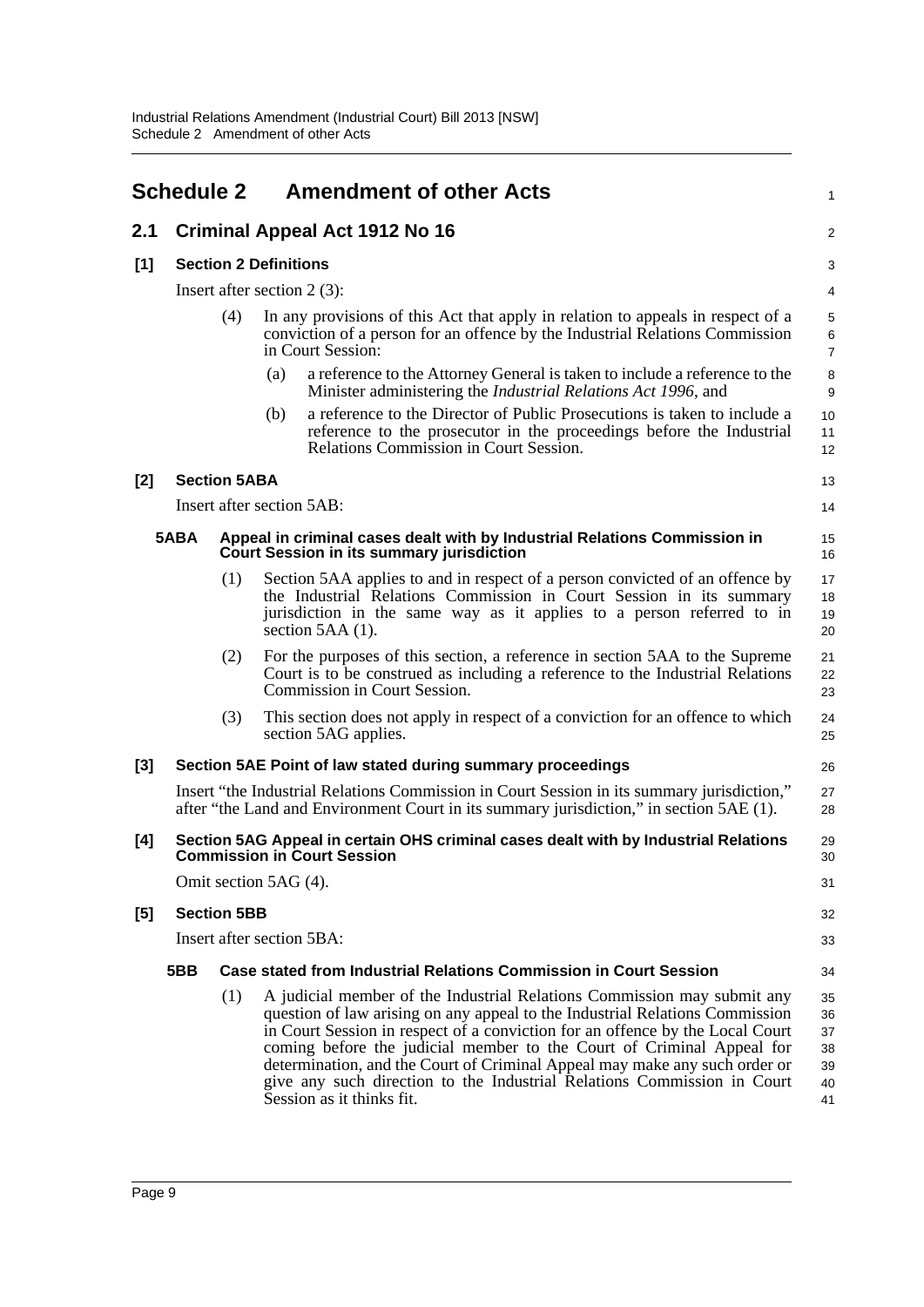|       |                                       | (2)                 | At the request of a person who was the appellant in an appeal referred to in<br>subsection (1), a question of law may be submitted under that subsection to the<br>Court of Criminal Appeal for determination even though the appeal<br>proceedings during which the question arose have been disposed of. The<br>question of law must be submitted not later than 28 days after the end of the<br>appeal proceedings, or within such longer period as the Court of Criminal<br>Appeal may allow. | $\mathbf{1}$<br>2<br>3<br>$\overline{4}$<br>5<br>$\,6\,$<br>$\overline{7}$ |  |  |
|-------|---------------------------------------|---------------------|---------------------------------------------------------------------------------------------------------------------------------------------------------------------------------------------------------------------------------------------------------------------------------------------------------------------------------------------------------------------------------------------------------------------------------------------------------------------------------------------------|----------------------------------------------------------------------------|--|--|
|       |                                       | (3)                 | The Court of Criminal Appeal may, in connection with the determination of a<br>question of law in the circumstances referred to in subsection (2), quash any<br>acquittal, conviction or sentence of the Industrial Relations Commission in<br>Court Session on the appeal to the Industrial Relations Commission in Court<br>Session.                                                                                                                                                            | 8<br>9<br>10<br>11<br>12                                                   |  |  |
| 2.2   |                                       |                     | Police Act 1990 No 47                                                                                                                                                                                                                                                                                                                                                                                                                                                                             | 13                                                                         |  |  |
| [1]   |                                       |                     | Section 178 Rules of evidence and legal formality                                                                                                                                                                                                                                                                                                                                                                                                                                                 | 14                                                                         |  |  |
|       |                                       |                     | Omit section $178(2)$ .                                                                                                                                                                                                                                                                                                                                                                                                                                                                           | 15                                                                         |  |  |
| [2]   |                                       |                     | Section 179 Application of Industrial Relations Act 1996                                                                                                                                                                                                                                                                                                                                                                                                                                          | 16                                                                         |  |  |
|       | Omit section 179 (2). Insert instead: |                     |                                                                                                                                                                                                                                                                                                                                                                                                                                                                                                   |                                                                            |  |  |
|       |                                       | (2)                 | Proceedings under this Division are to be dealt with by a member of the<br>Commission who is an Australian lawyer unless the President of the<br>Commission otherwise directs under section 159 of the <i>Industrial Relations</i><br>Act 1996.                                                                                                                                                                                                                                                   | 18<br>19<br>20<br>21                                                       |  |  |
| $[3]$ |                                       |                     | Section 181G Application of Industrial Relations Act 1996 to reviews                                                                                                                                                                                                                                                                                                                                                                                                                              | 22                                                                         |  |  |
|       |                                       |                     | Omit "judicial" from section $181G(1)$ (c).                                                                                                                                                                                                                                                                                                                                                                                                                                                       | 23                                                                         |  |  |
| [4]   |                                       | <b>Section 181K</b> |                                                                                                                                                                                                                                                                                                                                                                                                                                                                                                   | 24                                                                         |  |  |
|       |                                       |                     | Omit the section. Insert instead:                                                                                                                                                                                                                                                                                                                                                                                                                                                                 | 25                                                                         |  |  |
|       | 181K                                  |                     | <b>Constitution of Commission for the purposes of Division 1C</b>                                                                                                                                                                                                                                                                                                                                                                                                                                 | 26                                                                         |  |  |
|       |                                       | (1)                 | A review under Division 1C is to be conducted before the Industrial Relations<br>Commission (referred to in this Division as the <i>Commission</i> ) constituted by a<br>single member who is an Australian lawyer.                                                                                                                                                                                                                                                                               | 27<br>28<br>29                                                             |  |  |
|       |                                       | (2)                 | An appeal from the decision of the Commission on a review under<br>Division 1C is to be conducted before a Full Bench of the Commission<br>constituted by 1 Presidential Member who is a judicial member and 2 other<br>members who are Australian lawyers.                                                                                                                                                                                                                                       | 30<br>31<br>32<br>33                                                       |  |  |
|       |                                       | (3)                 | Proceedings on a review under Division 1C, or on an appeal from the decision<br>of the Commission on a review under Division 1C, are taken not to be<br>proceedings of the Commission in Court Session.                                                                                                                                                                                                                                                                                           | 34<br>35<br>36                                                             |  |  |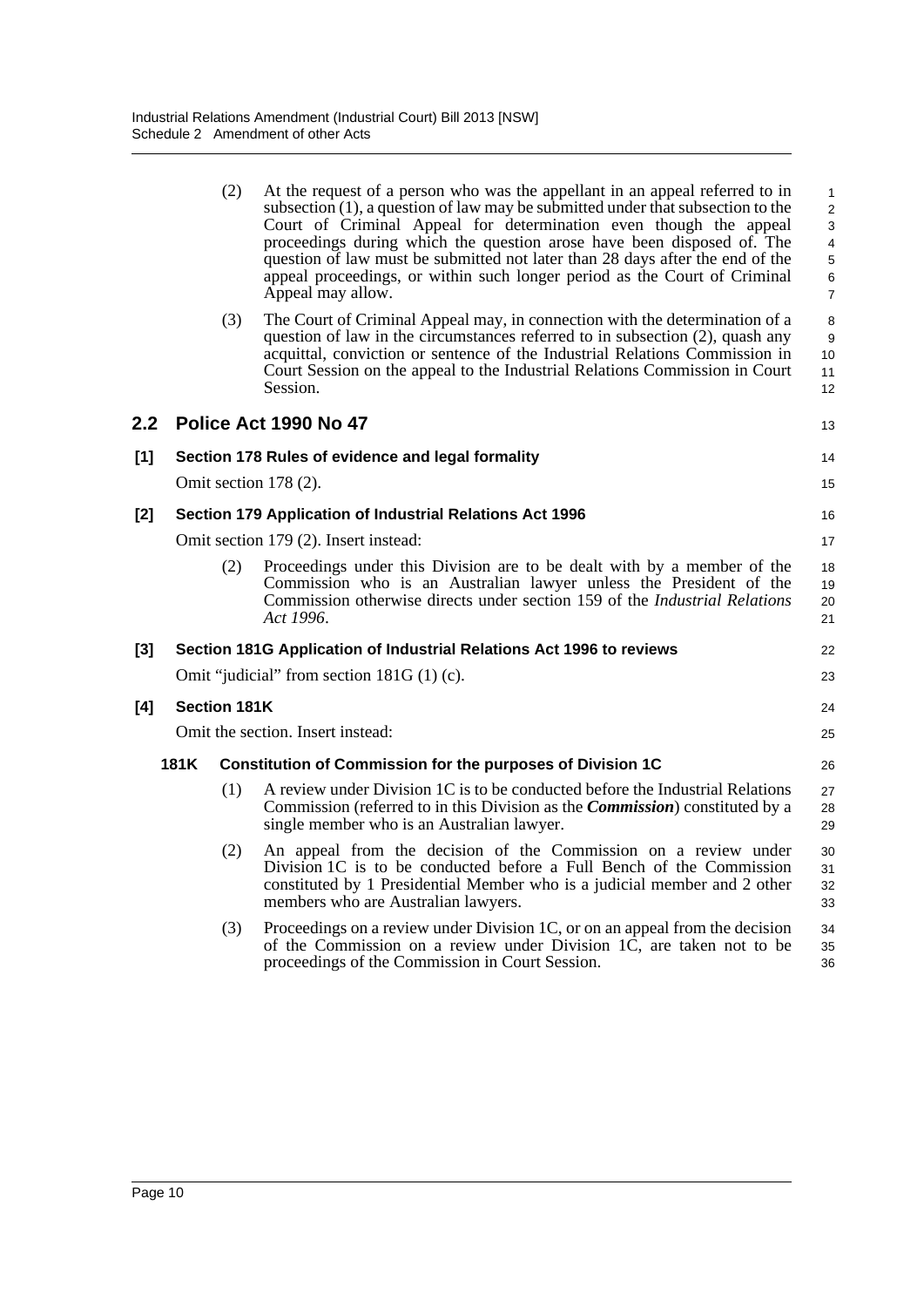| 2.3 |     |                    |                                                                                               | <b>Supreme Court Act 1970 No 52</b>                                                                                                                                                                                                                                                                                                                  | 1                          |  |
|-----|-----|--------------------|-----------------------------------------------------------------------------------------------|------------------------------------------------------------------------------------------------------------------------------------------------------------------------------------------------------------------------------------------------------------------------------------------------------------------------------------------------------|----------------------------|--|
| [1] |     | <b>Section 37C</b> |                                                                                               |                                                                                                                                                                                                                                                                                                                                                      | $\overline{c}$             |  |
|     |     |                    |                                                                                               | Insert after section 37B:                                                                                                                                                                                                                                                                                                                            | 3                          |  |
|     | 37C |                    | Judicial members of Industrial Relations Commission may act as Supreme<br><b>Court Judges</b> |                                                                                                                                                                                                                                                                                                                                                      |                            |  |
|     |     | (1)                |                                                                                               | This section applies to a judicial member of the Industrial Relations<br>Commission (an <i>eligible judicial officer</i> ), but not to an acting judicial member<br>of that Commission.                                                                                                                                                              | 6<br>$\boldsymbol{7}$<br>8 |  |
|     |     | (2)                |                                                                                               | An eligible judicial officer may act as a Judge for a particular period or in<br>relation to particular proceedings in the Court if:                                                                                                                                                                                                                 | $\boldsymbol{9}$<br>10     |  |
|     |     |                    | (a)                                                                                           | the President of the Industrial Relations Commission has, at the request<br>of the Chief Justice, nominated the eligible judicial officer to act as a<br>Judge for the period or in relation to the proceedings, and                                                                                                                                 | 11<br>12<br>13             |  |
|     |     |                    | (b)                                                                                           | the eligible judicial officer consents to acting as a Judge for the period<br>or in relation to the proceedings.                                                                                                                                                                                                                                     | 14<br>15                   |  |
|     |     | (3)                |                                                                                               | The following provisions apply to and in respect of an eligible judicial officer<br>who acts as a Judge pursuant to this section:                                                                                                                                                                                                                    | 16<br>17                   |  |
|     |     |                    | (a)                                                                                           | the eligible judicial officer has, while acting as a Judge, all the powers,<br>authorities, privileges and immunities of a Judge of the Supreme Court,                                                                                                                                                                                               | 18<br>19                   |  |
|     |     |                    | (b)                                                                                           | the eligible judicial officer may attend the sittings of the Court for the<br>purpose of giving judgment in, or otherwise completing, any<br>proceedings which have been heard by the Court while the eligible<br>judicial officer was acting as a Judge in the proceedings even if the<br>eligible judicial officer is no longer acting as a Judge, | 20<br>21<br>22<br>23<br>24 |  |
|     |     |                    | (c)                                                                                           | the eligible judicial officer is not, while receiving remuneration as a<br>judicial member of the Industrial Relations Commission, entitled to<br>remuneration for acting as a Judge of the Supreme Court,                                                                                                                                           | 25<br>26<br>27             |  |
|     |     |                    | (d)                                                                                           | any service of the eligible judicial officer while acting as a Judge is<br>taken for all purposes (including for the purposes of the <i>Industrial</i><br><i>Relations Act 1996</i> and the <i>Judges' Pensions Act 1953</i> ) to be service as<br>a judicial member of the Industrial Relations Commission,                                         | 28<br>29<br>30<br>31       |  |
|     |     |                    | (e)                                                                                           | nothing in this Act or any other law requires the eligible judicial officer<br>to devote the whole of his or her time to the duties of acting as a Judge<br>of the Supreme Court.                                                                                                                                                                    | 32<br>33<br>34             |  |
|     |     | (4)                |                                                                                               | If the eligible judicial officer holds office as the President of the Industrial<br>Relations Commission, a reference in subsection (3) to remuneration or<br>service as a judicial member of the Industrial Relations Commission is to be<br>read as a reference to remuneration or service in that office.                                         | 35<br>36<br>37<br>38       |  |
| [2] |     |                    |                                                                                               | Section 48 Assignment to the Court of Appeal                                                                                                                                                                                                                                                                                                         | 39                         |  |
|     |     |                    |                                                                                               | Omit section 48 (1) (a) (ii). Insert instead:                                                                                                                                                                                                                                                                                                        | 40                         |  |
|     |     |                    |                                                                                               | the Industrial Relations Commission in Court Session or a<br>(i)<br>judicial member of the Commission,                                                                                                                                                                                                                                               | 41<br>42                   |  |